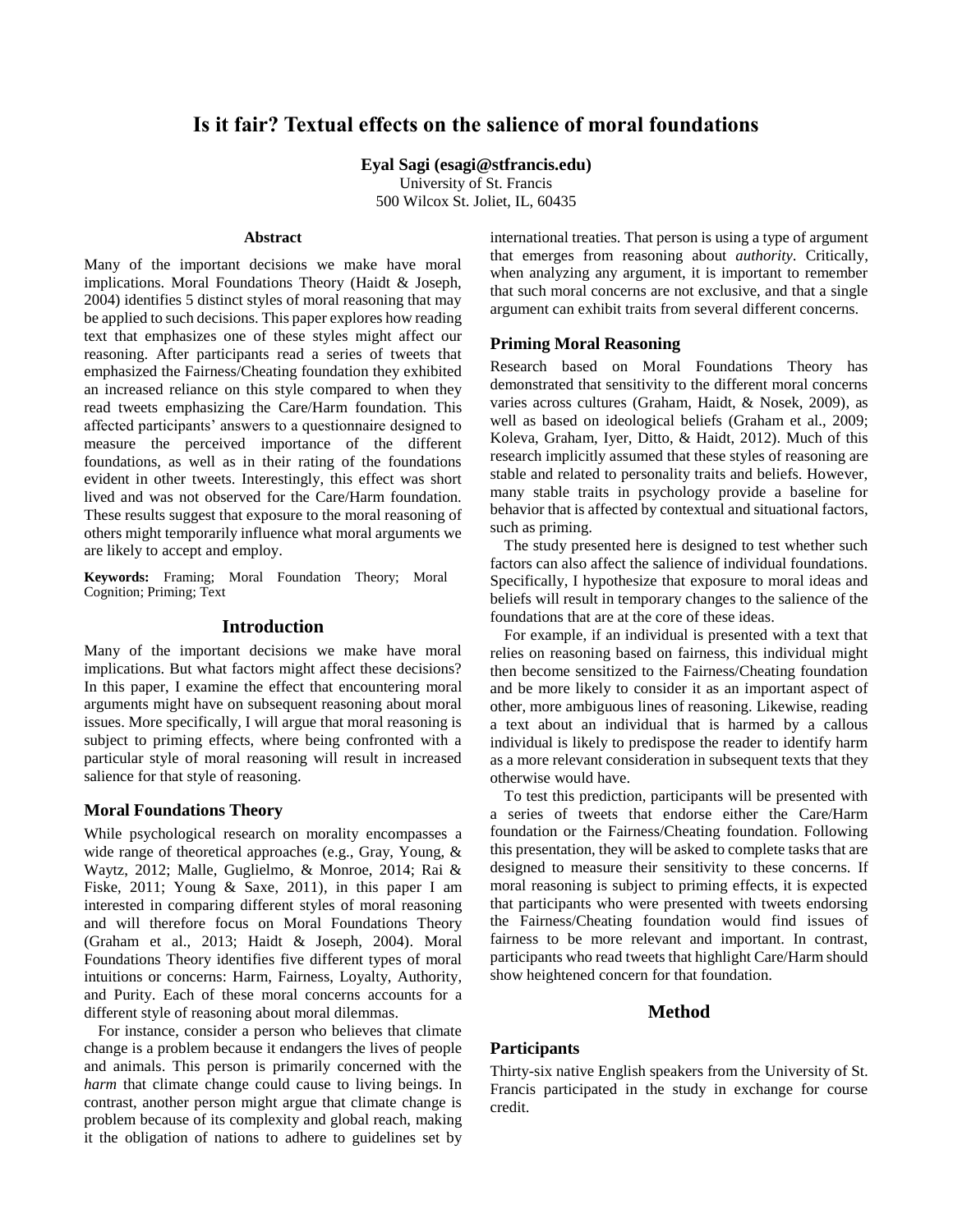

<span id="page-1-0"></span>Figure 1 - Mean scores on both parts of the MFQ30, by priming condition. The prime is administered after part 1 and before part 2. Error bars represent standard of error of the mean.

### **Materials**

#### **Moral Foundations Questionnaire**

One of the frequently used tools for assessing an individual's level of concern for each of the 5 foundations is the 30 item Moral Foundations Questionnaire (MFQ30; Graham et al., 2011).

This questionnaire is composed of 2 parts: The first part asks participants to rate the relevance (on a 6-point scale) of various considerations to whether an act is right or wrong (e.g. "Whether someone suffered emotionally"). The second part asks participants to rate their agreement (on a 6-point scale) to various statements (e.g. "Chastity is an important and valuable virtue"). Each part is comprised of 16 items, 3 items corresponding to each of the foundations and 1 catch item.

It is important to note that while the two parts are measuring the same underlying concepts, they are using different approaches and therefore the scores on one part of the MFQ are not directly comparable to scores on the other. Nevertheless, a high score on a particular foundation in the first part can be taken as an indication of high concern for that foundation, and is therefore predictive of the score on the second part.

In this study, I used the first part of the MFQ30 to establish a baseline profile of the participants and the second part (administered after the care or fairness prime) to test for a priming effect.

### **Tweets**

l

In addition to the Moral Foundations Questionnaire, this study made use of several sets of tweets. These tweets were chosen from a corpus of over 700,000 tweets about the U.S. Federal Shutdown of 2013 (cf. Dehghani et al., 2016; Sagi & Dehghani,  $2014b$ <sup>1</sup>. Tweets were selected based on ratings of moral language computed statistically based on the Moral Foundations Dictionary (Graham et al., 2009) following the method described in Sagi and Dehghani (2014a).

The first set of primes, used as the prime in the Care condition, were uniformly high on the foundation of Care/Harm and low on the other 4 foundations. Likewise, a second set of primes served as the prime in the Fairness/Cheating condition. These primes were high on fairness and low on the other 4 foundations. Each of these lists comprised of 14 tweets, 7 tweets from liberal users and 7 from conservatives (see Appendix A).

In addition, a list of 25 tweets was selected such that each foundation was represented by 5 tweets. As before, for a foundation to be so represented, the tweet had to rate high on that foundation and low on all other foundations. This list of tweets was used for the rating task.

# **Procedure**

Participants first completed the first half of the 30 item Moral Foundations Questionnaire (MFQ30; Graham et al., 2011). Next, they rated their agreement, on a scale of 1 to 6, to a series of 14 tweets that emphasized either the Fairness/Cheating foundation (Fairness condition) or the Care/Harm foundation (Care condition). After rating the primes, they completed the second half of the MFQ30.

Finally, each of the 5 moral foundations was described to the participants using the text from the website *moralfoundations.org* and they were asked to rate, on a scale of 1 to 6, the relevance of each of the foundations to 25 tweets. Of the 25 tweets, 5 were primarily associated with each of the foundations. The tweets were presented in a

<sup>&</sup>lt;sup>1</sup> This corpus was used because it was pre-analyzed and the ratings were successfully used in previous studies.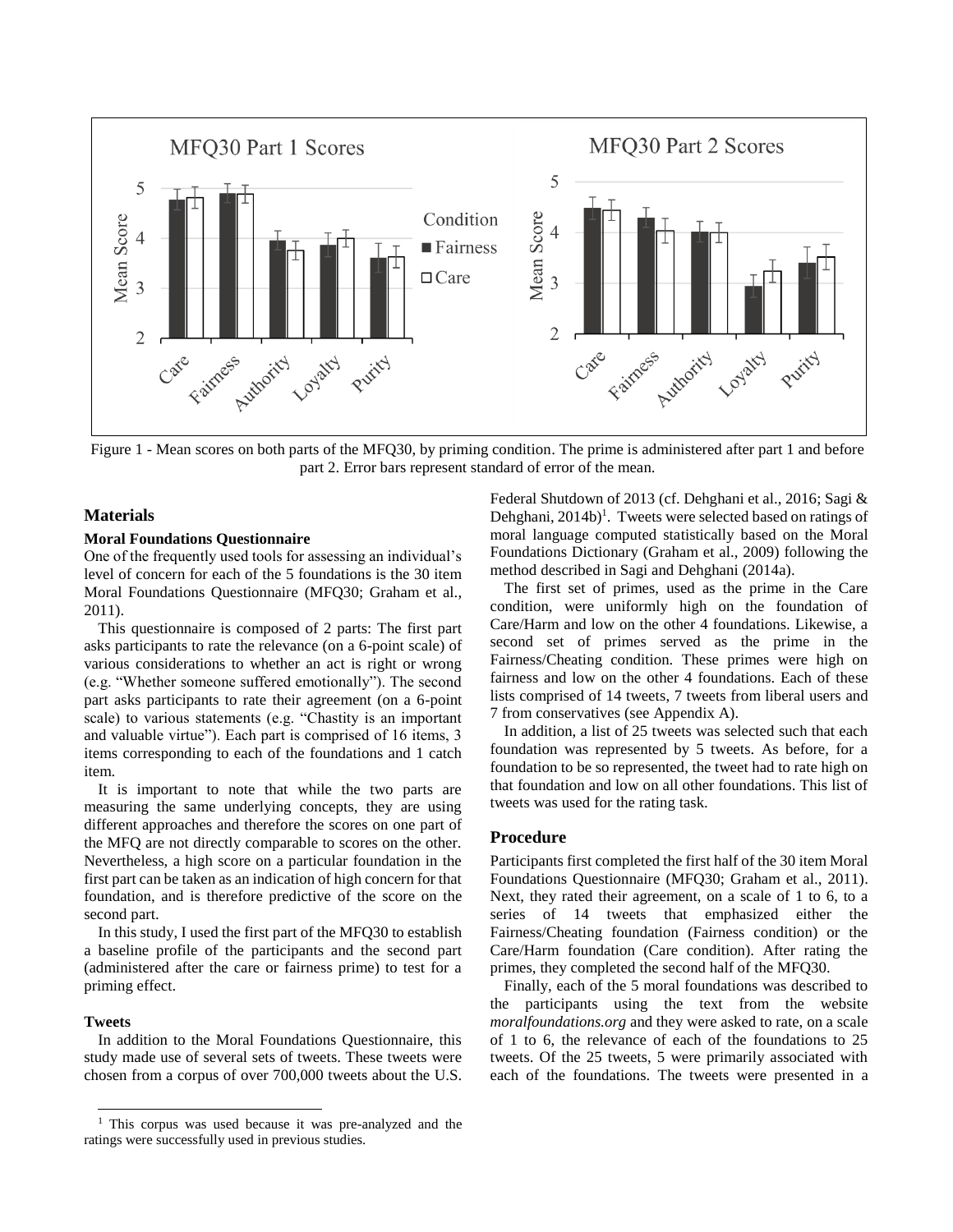

<span id="page-2-0"></span>Figure 2 - Mean ratings of tweets on the foundations of Care/Harm and Fairness/Cheating by experimental condition and order. Each block represents 5 tweets, in order of presentation. Error bars represent standard of error of the mean.

random order and its reverse, counterbalanced across participants. The ordering of the tweets (i.e., whether presented in the original random order or the reversed order) did not affect any of the analyses.

#### **Results**

#### **Moral Foundations Questionnaire**

[Figure 1](#page-1-0) presents the mean scores on both parts of the questionnaire. Since the prime is only presented after participants complete the first part, no differences are predicted in it. Agreement with the primes did not significantly differ based on condition (Care:  $M = 3.69$ , SD = 0.68; Fairness: *M* = 3.61, *SD* = 0.63; *t*(34) = -0.36, *n.s.*)

Participants' responses to the second part of the MFQ30 were analyzed using a separate general linear model for each of the foundations, with the foundation score in the first part of the MFQ30 and the prime condition (Fairness vs. Care) as independent variables<sup>2</sup>. Participants' scores on the second part of the questionnaire were correlated to their scores on the first part, at least marginally (after correcting for multiple tests), for all but the Loyalty/Betrayal foundation  $(F(1, 32))$ 1.87,  $p = .18$ ;  $F(1, 32) > 6$ ,  $p < .05$ ,  $r^2 > .19$  for all other foundations). Only the Fairness foundation showed the predicted interaction between the score on the first part of the MFQ30 and condition  $(F(1, 32) = 10.00, p < .01, r^2 = .34;$ Fairness condition:  $M = 4.30$ , SD = 0.78; Care condition: M  $= 4.04$ , SD  $= 0.98$ ;  $F < 1$  for all other foundations).

 $\overline{\phantom{a}}$ 

Moreover, the scores on the *fairness* questions of the second part of the MFQ30 of participants in the Care condition correlated with their fairness score on the first part  $(r(16) = .73, p < .001)$  while those of participants who read tweets evoking fairness did not  $(r(16) = -0.11, n.s.)$ . This suggests that following the fairness primes participants concern for fairness was uniformly high – the prime essentially set all participants to the same level of concern on fairness. In contrast, similar correlations on the harm scores of the MFQ30 did not differ significantly (care condition:  $r(16) = .42$ ,  $p = .08$ ; fairness condition:  $r(16) = .63$ ,  $p < .01$ ). These results suggest that the fairness prime successfully increased the salience of the Fairness/Cheating foundation, the care prime did not increase the salience of the Care/Harm foundation.

#### **Ratings of Tweets**

To simplify the analysis of the ratings and avoid repeated tests, the analysis of the 25 rated tweets used a single model that contrasted the ratings of harm and fairness (although a similar, post-hoc, model using all 5 foundations yielded qualitatively similar results). This model included the participant and the tweet as random variables, and the condition as well as the foundation being rated as independent variables. To test for the possibility that this effect diminishes over time, the 25 tweets were divided into 5 blocks of 5 tweets based on order of presentation and this variable was included in the model (model  $r^2 = .37$ ). As

<sup>&</sup>lt;sup>2</sup> Since the hypothesized effect is due to mere exposure to the text, participants' agreement with the primes was not predicted to affect the results and it is therefore omitted from the analysis. Importantly,

models that include this variable show no effect of agreement and are otherwise unchanged.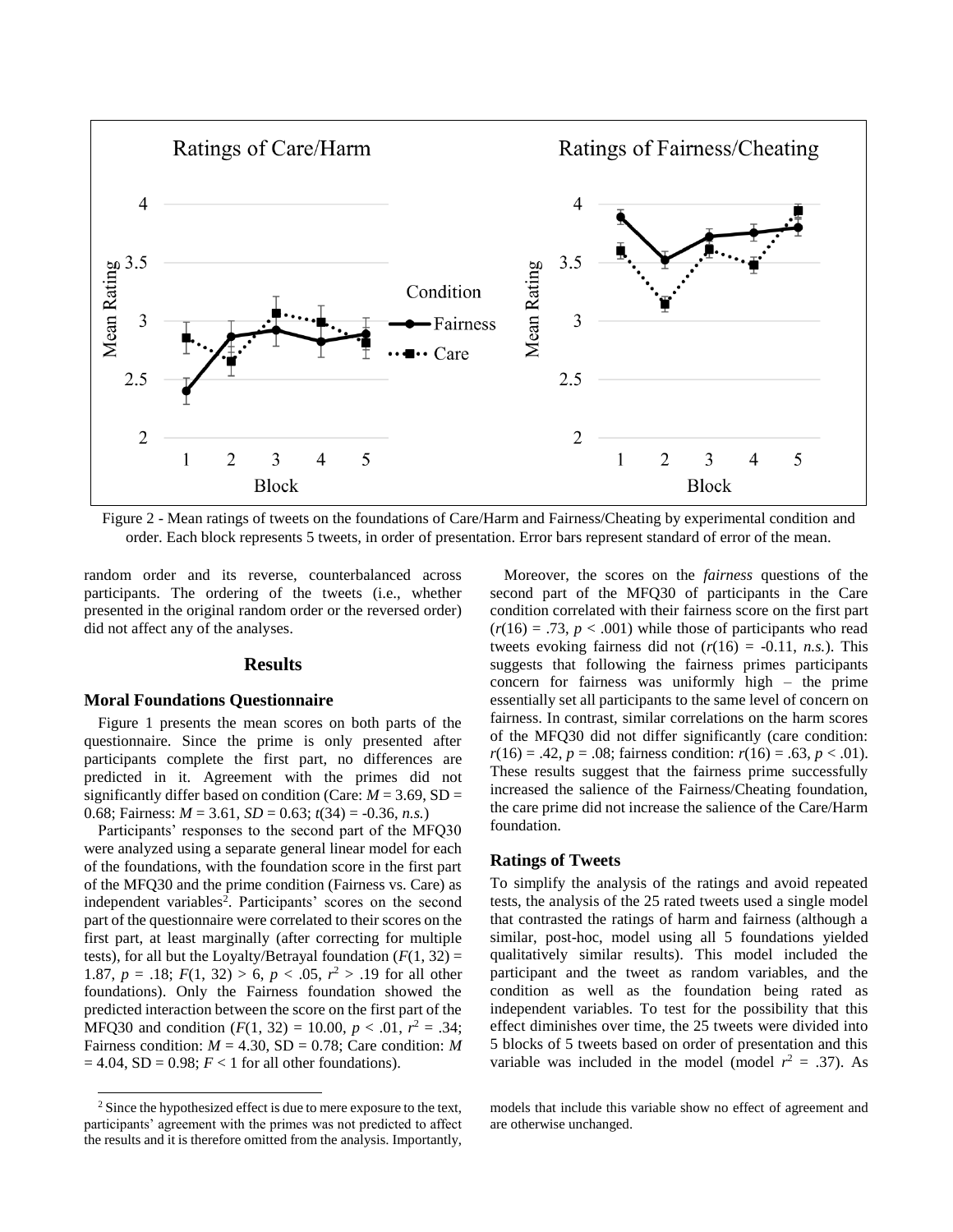predicted, participants rated tweets as higher in fairness if they were previously exposed to tweets that exhibited fairness-based reasoning and vice versa  $(F(1, 1734) = 5.46, p$ < .05). However, this effect quickly diminished as is evident by its interaction with the order of presentation  $(F(1, 1734))$  = 3.88,  $p < .05$ ; see [Figure 2\)](#page-2-0).

### **Discussion**

The results of the present study demonstrate that reading texts that evoke principles of moral reasoning can affect judgments and decisions made later. The effects observed in this paper are therefore best considered to be a type of priming effects. Since priming effects are, for the most part, short lived, the rapid decay of the effect in the second part of the study is also easily explained. However, it is likely that, because the second part of the study overtly asked participant to consider all five styles of moral reasoning, it accelerated this decay and that in a more natural setting the effect might last longer.

Perhaps more interesting is the fact that while reading tweets involving fairness and cheating resulted in a priming effect, reading tweets that favored the foundation of Care/Harm did not. One possible explanation is that while the federal shutdown readily appealed to the foundation of Fairness/Cheating, its appeal to Care/Harm is less direct and evident. This is reflected in the tweets – although Care/Harm was a dominant foundation in the corpus for liberals, considerations of fairness dominated the overall debate (cf. Sagi & Dehghani, 2014b). It is possible that rather than simply evoking a moral foundation, a consistent and/or clear moral position might be required for a text to affect the moral reasoning of its reader.

More generally, there are numerous studies that demonstrate how the use of language can affect reasoning, both in the lab (e.g., Tversky & Kahneman, 1981), and outside of it (e.g., Goodwin, 1994). Moreover, it is possible to use language to measure and trace the history of such frames (Sagi, Diermeier, & Kaufmann, 2013).

In a similar vein, there is evidence that situational factors affect an individual's moral reasoning. The bystander effect, where individuals are less likely to render assistance when there are many other bystanders than when there are few, is a prominent example of such an effect (Darley & Latane, 1968).

This study combines these two well-known effects and demonstrates that this type of framing can provide a context in which moral reasoning takes place. More interestingly, it is possible that repeated exposure to particular styles of reasoning might have a cumulative effect and eventually lead to the salience of the relevant foundation being permanently increased (or, perhaps, decreased, depending on the circumstances of exposure). This type of effect might be at the root of the development of moral beliefs and might provide insight into how and why such beliefs change.

Moreover, even temporary effects might have important implications. For example, the language used to draft jury instructions might influence the verdict one way if it highlights fairness and another if it highlights care. Likewise, during negotiations, it is possible that a particular choice of language and reasoning by one side can serve to focus the negotiation in a particular direction, influencing all parties towards emphasizing the importance of a specific concern.

### **References**

- Darley, J. M., & Latane, B. (1968). Bystander intervention in emergencies: Diffusion of responsibility. *Journal of Personality and Social Psychology*, *8*(4, Pt.1), 377–383. https://doi.org/10.1037/h0025589
- Dehghani, M., Johnson, K., Hoover, J., Sagi, E., Garten, J., Parmar, N. J., … Graham, J. (2016). Purity homophily in social networks. *Journal of Experimental Psychology: General*, *145*(3), 366–375. https://doi.org/10.1037/xge0000139
- Goodwin, C. (1994). Professional vision. *American Anthropologist*, *96*(3), 606–633.
- Graham, J., Haidt, J., Koleva, S., Motyl, M., Iyer, R., Wojcik, S., & Ditto, P. (2013). Moral foundations theory: The pragmatic validity of moral pluralism. *Advances in Experimental Social Psychology*, *47*, 55–130. https://doi.org/10.1177/0963721412456842
- Graham, J., Haidt, J., & Nosek, B. A. (2009). Liberals and conservatives rely on different sets of moral foundations. *Journal of Personality and Social Psychology*, *96*(5), 1029–1046. https://doi.org/10.1037/a0015141
- Graham, J., Nosek, B. A., Haidt, J., Iyer, R., Koleva, S., & Ditto, P. H. (2011). Mapping the Moral Domain. *Journal of Personality and Social Psychology*, *101*(2), 366–385. https://doi.org/10.1037/a0021847
- Gray, K., Young, L., & Waytz, A. (2012). Mind Perception Is the Essence of Morality. *Psychological Inquiry*, *23*(2), 101–124. https://doi.org/10.1080/1047840X.2012.651387
- Haidt, J., & Joseph, C. (2004). Intuitive ethics: How innately prepared intuitions generate culturally variable virtues. *Daedalus*, *133*(4), 55–66.
- Koleva, S. P., Graham, J., Iyer, R., Ditto, P. H., & Haidt, J. (2012). Tracing the threads: How five moral concerns (especially Purity) help explain culture war attitudes. *Journal of Research in Personality*, *46*(2), 184–194.
- Malle, B. F., Guglielmo, S., & Monroe, A. E. (2014). A Theory of Blame. *Psychological Inquiry*, *25*(2), 147–186. https://doi.org/10.1080/1047840X.2014.877340
- Rai, T. S., & Fiske, A. P. (2011). Moral psychology is relationship regulation: Moral motives for unity, hierarchy, equality, and proportionality. *Psychological Review*, *118*(1), 57–75. https://doi.org/10.1037/a0021867
- Sagi, E., & Dehghani, M. (2014a). Measuring Moral Rhetoric in Text. *Social Science Computer Review*, *32*(2), 132–144. https://doi.org/10.1177/0894439313506837
- Sagi, E., & Dehghani, M. (2014b). Moral Rhetoric in Twitter: A Case Study of the US Federal Shutdown of 2013. In P. Bello, M. Guarini, M. McShane, & B. Scassellati (Eds.), *Proceedings of the 36th Annual Conference of the Cognitive Science Society* (pp. 1347–1352).
- Sagi, E., Diermeier, D., & Kaufmann, S. (2013). Identifying Issue Frames in Text. *PloS One*, *8*(7), e69185.